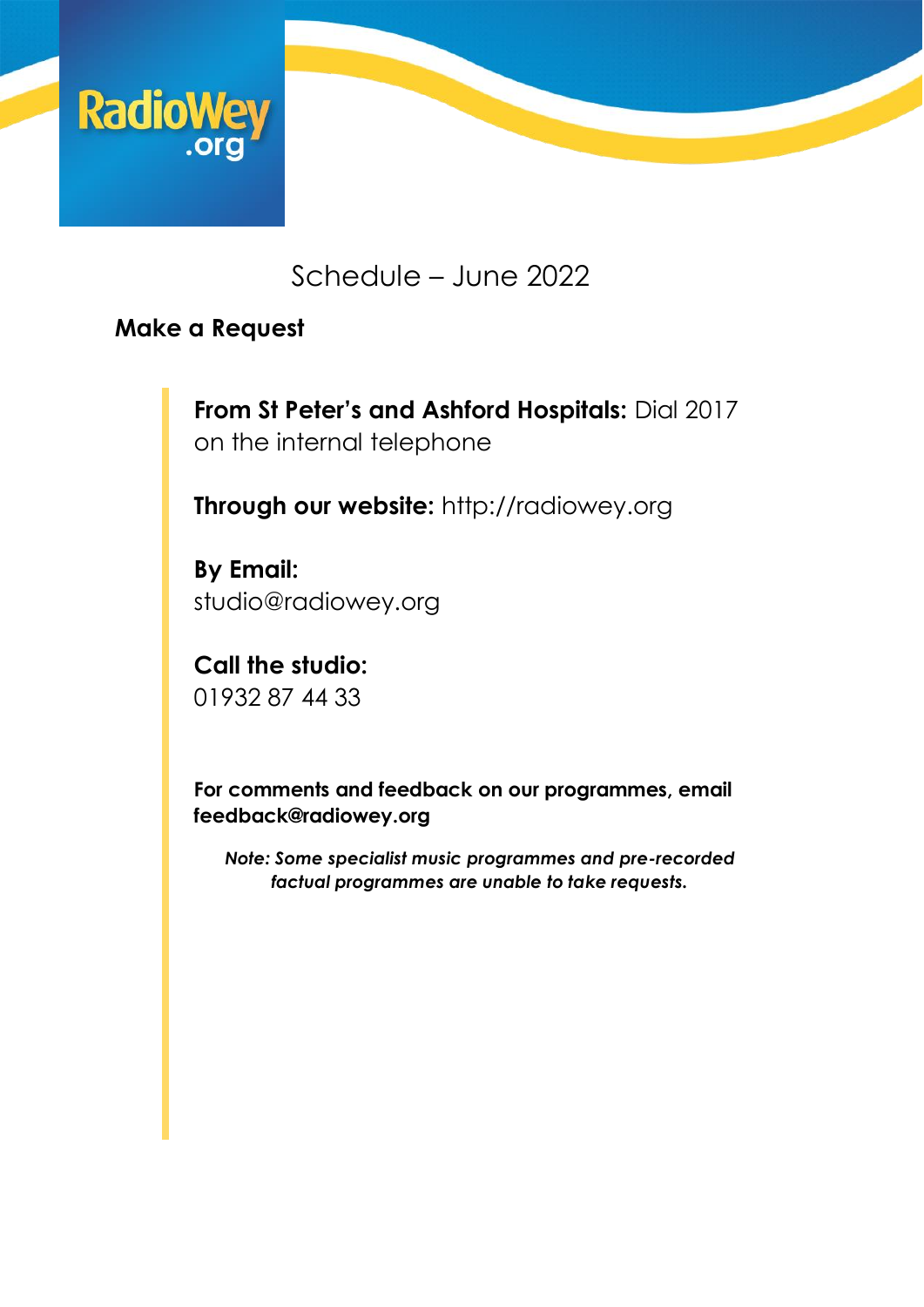

### **June 2022**

#### Monday

| 09:00            | Brunchtime Breakfast with Rob Day LIVE                                                                                                      |
|------------------|---------------------------------------------------------------------------------------------------------------------------------------------|
| 12:00            | Audio Feedback with Chris Hussey LIVE                                                                                                       |
| 15:00            | The Magic of the Musicals presented by <b>Maria Lopiano</b><br>[repeat of Sunday's programme]                                               |
| 17:00            | Musical Memories with <b>Jan Brown</b>                                                                                                      |
| 18:00            | Music Box                                                                                                                                   |
| 19:00            | Health Naturally with Tasch van Zyl                                                                                                         |
| 19:30            | Helen's Story Time - Helen Julia Minors reads the adventures of<br>Sherlock Holmes this month                                               |
| 20:00            | The Chris and Marc Show with <b>Chris Jones &amp; Marc Bakos LIVE</b>                                                                       |
| Tuesday<br>09:00 | Brunchtime Breakfast with Roger Manley LIVE                                                                                                 |
|                  | <b>Mann the Decks</b> $-$ join <b>Katharine Mann</b> as she takes you through                                                               |
| 11:00            | lunchtime with great music and chat LIVE                                                                                                    |
| 13:00            | <b>The Rivers Way - Alys Rivers</b> takes you on a journey through the<br>decades playing popular chart hits!                               |
| 15:00            | <b>Music Box</b>                                                                                                                            |
| 16:00            | <b>NEW</b> – Musical Gems with <b>Gemma Nash</b> - an hour of music LIVE                                                                    |
| 17:00            | Soundtrack with <b>Fiona Ward</b> $-$ two hours of music from the movies from<br>the Hollywood greats to the latest blockbusters LIVE       |
| 19:00            | Request Stop with <b>Matt Richings -</b> two hours of requests chosen by the<br>patients and staff on Aspen ward at St Peters Hospital LIVE |
| 21:00            | Simon Bode presents Chart History - each week Simons takes you<br>through the charts from two specific years                                |
|                  |                                                                                                                                             |

#### Wednesday

| 09:00 | <b>NEW</b> Brunchtime Breakfast with <b>Matt Tyler LIVE</b>                                                                                                             |
|-------|-------------------------------------------------------------------------------------------------------------------------------------------------------------------------|
| 11:00 | <b>NEW</b> The Album Archive with <b>Clive Stevens LIVE</b> – playing album<br>tracks rather than singles from the 1960s to the 1990s. Let Clive know your<br>favourite |
| 13:00 | Music Box                                                                                                                                                               |
| 15:00 | Repeat of Helen's Classical Journey with Helen Julia Minors<br>[from Sunday]                                                                                            |
| 17:00 | <b>Health Today</b> $-$ our magazine programme covering health matters                                                                                                  |
|       | More of Wednesday's schedule on the next page                                                                                                                           |
|       |                                                                                                                                                                         |

**Our programmes Monday to Friday 12noon to 3pm are supported by Visiting Angels of South Middlesex**

**Listen for free on our wifi speakers in the Hospitals– or with a smartphone or tablet, go t[o www.radiowey.org](http://www.radiowey.org/) and hit the Listen Live button or go to the TuneIn app & search for Radio Wey**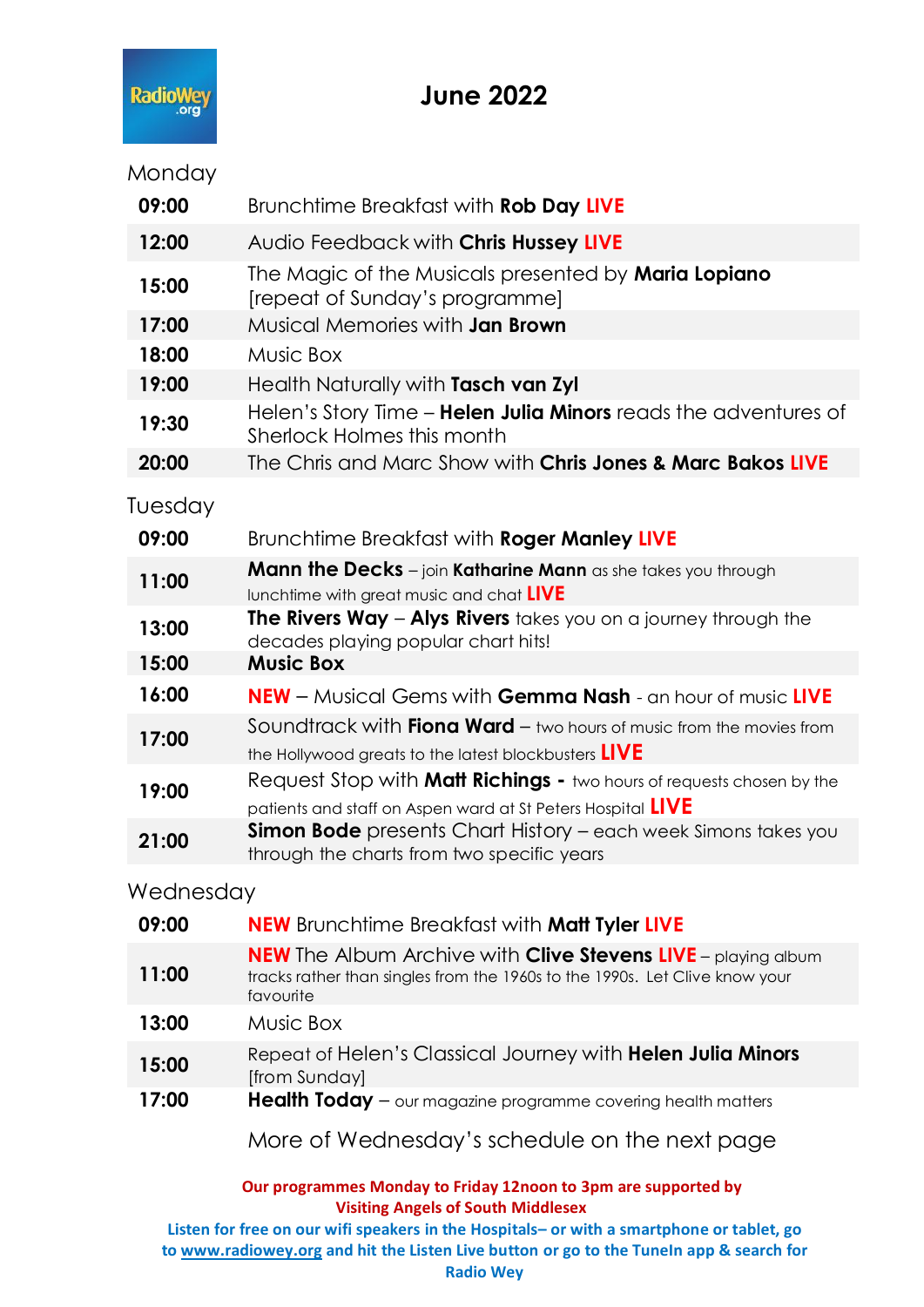

# **June 2022**

Wednesday continued

| 18:00               | The Boyle Show with Simon Boyle LIVE                                                                                                                |
|---------------------|-----------------------------------------------------------------------------------------------------------------------------------------------------|
| 19:00               | Country Crossroads with Chris Jones - a refreshing<br>mix of today's country and classic country [repeat<br>from Saturday]                          |
| 20:00 to<br>22:00   | Maternity Request Show with Chris Ashbey with<br>musical choices from the maternity wards in<br>Abbey Wing LIVE                                     |
| Thursday            |                                                                                                                                                     |
| 09:00 to<br>17:00   | Music Box                                                                                                                                           |
| 17:00               | MiTunes with <b>Steve Chambers</b>                                                                                                                  |
| 18:00               | Inspire [our gospel music show] with Carla Brink                                                                                                    |
| 19:00               | Thursday evening with Jimbo [Jim Coombe]                                                                                                            |
| 21:00 to<br>22:00   | The Sound of Philadelphia Soul – a four part series<br>presented by <b>Paul Clinch</b> featuring the music of<br>Philadelphia International Records |
| Friday              |                                                                                                                                                     |
| 09:00               | Music Box                                                                                                                                           |
| 10:00               | Brunchtime Breakfast with Anita Reynell LIVE                                                                                                        |
| 12:00               | The Friday Getaway with Chris Hussey LIVE                                                                                                           |
| 15:00               | Music Box                                                                                                                                           |
| 17:00               | Remembering The Music with Carl Fraser                                                                                                              |
| 18:00 to<br>20:00   | Music Box                                                                                                                                           |
| $20:00$ to<br>22:00 | Rock This Wey with Alan Dolby LIVE<br>The rock show that will electrify your weekend and<br>get you begging for more! Plus local groups             |

Weekend schedule overleaf...

playing live

**Our programmes Monday to Friday 12noon to 3pm are supported by Visiting Angels of South Middlesex**

**Listen for free on our wifi speakers in the Hospitals– or with a smartphone or tablet, go to [www.radiowey.org](http://www.radiowey.org/) and hit the Listen Live button or go to the TuneIn app & search for Radio Wey**